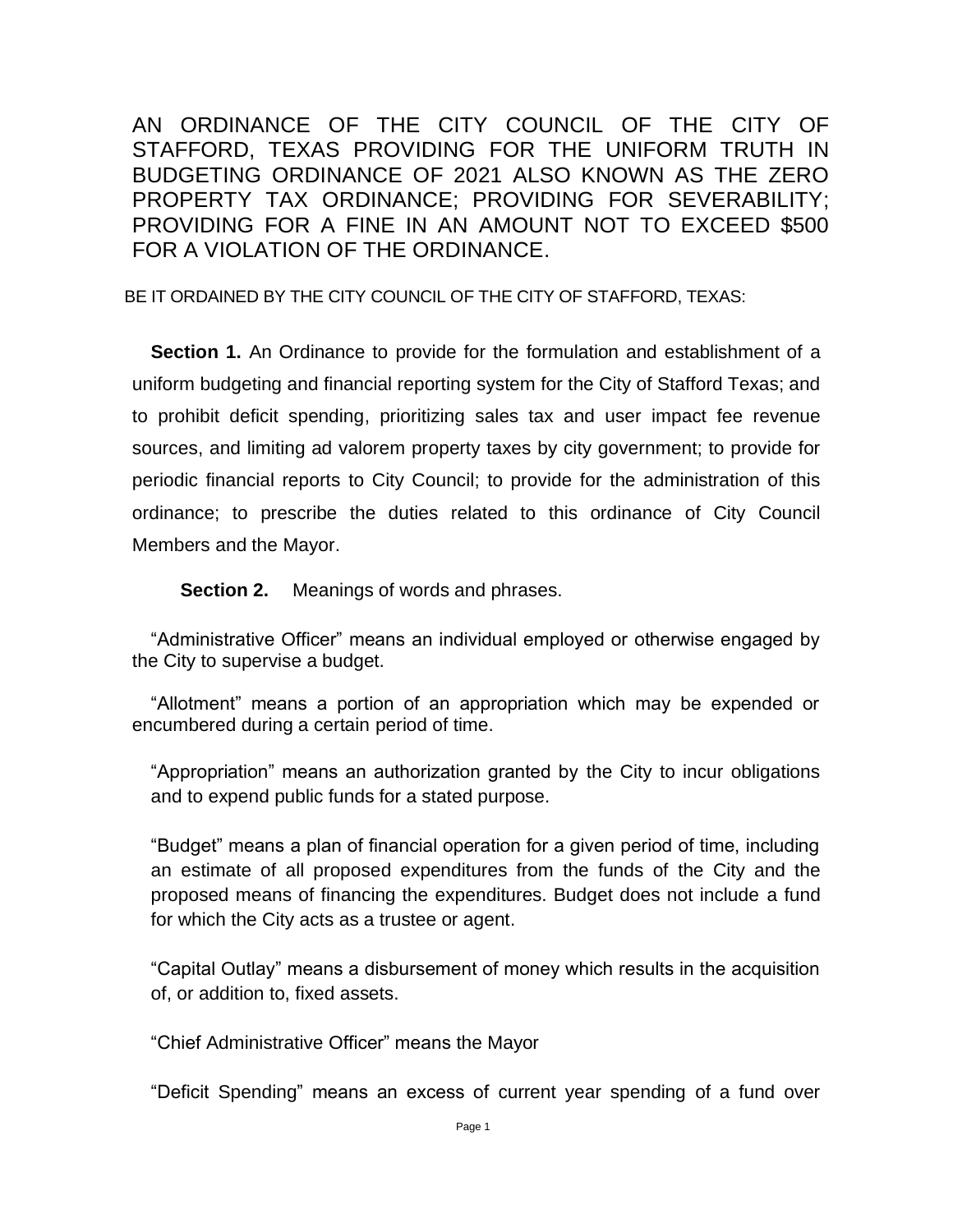current year revenue for the current year.

"Expenditure" means the cost of goods delivered or services rendered, whether paid or unpaid, including expenses, debt retirement not reported as a liability of the fund from which retired, or capital outlay.

"General Appropriations Ordinance" means the budget as adopted by the City or as otherwise given legal effect pursuant to the Home Rule Charter.

"Revenue" means an addition to the assets of a fund that does not increase a liability, does not represent the recovery of an expenditure, does not represent the cancellation of a liability, and does not represent a contribution of fund capital in enterprise or in internal service funds.

"Surplus" means an excess of the assets of a fund over its liabilities and reserves.

"Zero-Based Budgeting" means a funds revenue minus expenses equal zero with a provision for growing a positive fund balance to cover contingent, emergency and capital planning purposes. Requires the existence of all city programs to be justified in each fiscal year, as opposed to simply basing budgeting decisions on a previous year's funding level.

**Section 3. Uniform Chart of Accounts.** The Mayor shall prescribe a uniform chart of accounts for the city designed to fulfill the requirements of good accounting practices relating to general government. Such chart of accounts shall conform as nearly as practicable to the uniform standards as set forth by the State of Texas or generally accepted accounting principles (GAAP) common for municipal government. Changes in the Chart of Accounts shall be approved by City Council. The Mayor shall insure that the financial affairs of the city are maintained and kept in accordance with the chart of accounts. Annually the City Auditor or a Certified Public Accountant will include in the audit report a statement that the city has maintained the uniform chart of accounts required by this ordinance.

**Section 4. Periodic Budget Reports.** The Finance Director shall provide a monthly report containing for each monthly period, all of the following:

An accurate statement or statements for each Major Fund (General Fund, Municipal Sales Tax Fund, Stafford Economic Development Corporation Fund and Hotel Occupancy Tax Fund) in summarized form, showing the amount of all revenues from all sources, the amount of expenditures for each purpose, showing a year to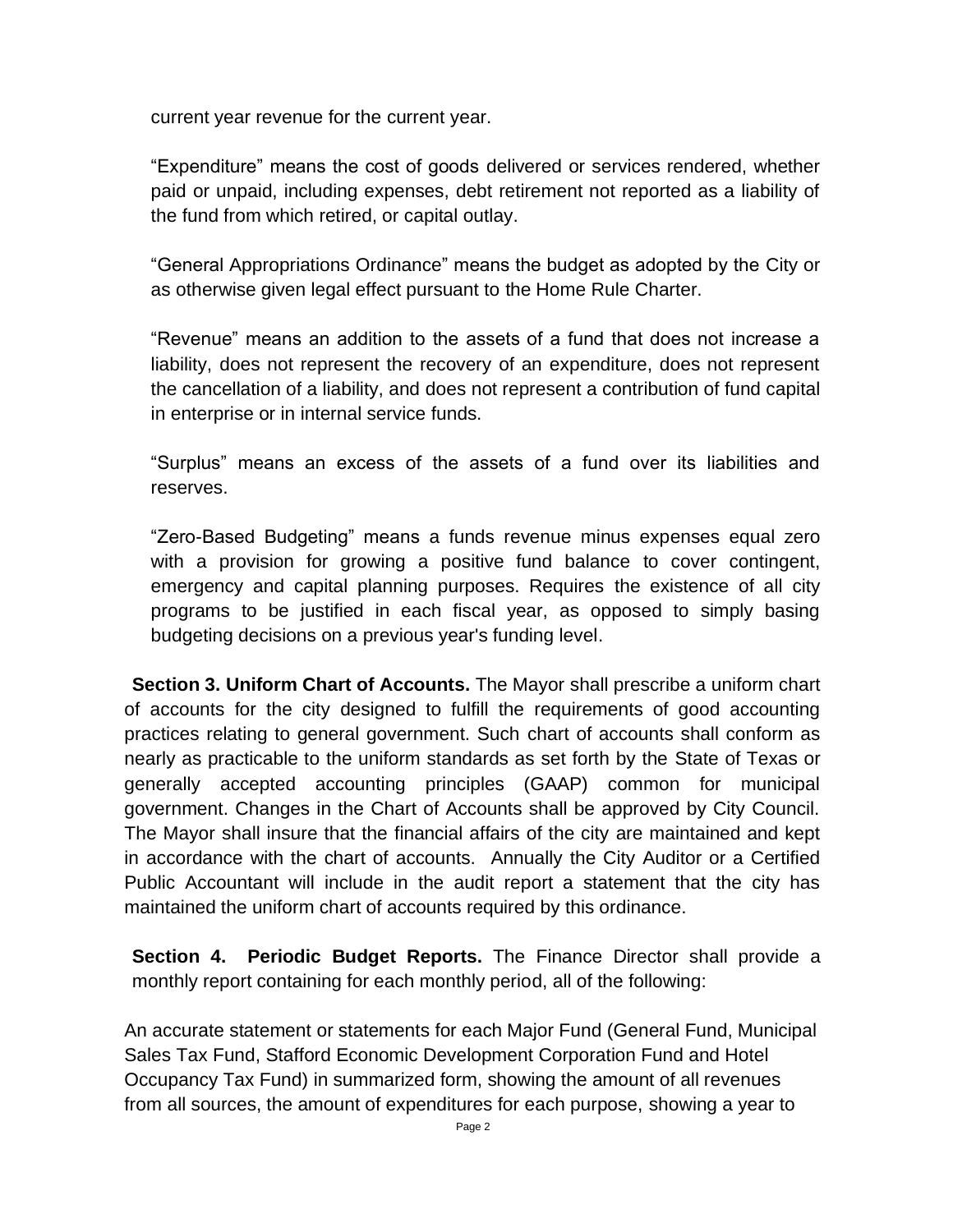date compilation compared to the current approved budget.

A year to date amount of Sales Tax and Hotel Occupancy Tax statements indicating the total number of payor units reporting during the period with comparison of the same period for the previous year. To the extent information is available from the reporting agency, the report should indicate the total number of entities reporting during the month and show a breakdown by name or industry categories.

An Investment Statement showing cash balances in funds, list of investments and interest earnings received during the previous period and year to date.

A year to date showing of fund balances at the close of each monthly period; and any other information the Finance Director deems important disclosures for tracking surplus or deficit levels.

# **Section 5. Budget; Preparation, Presentation, Information, Transmitting Recommended Budget to City Council, Consideration of Recommended Budget and public hearing.**

The Mayor shall have final responsibility for budget preparation, presentation of the budget to City Council, and the control of expenditures under the budget and the general appropriations as approved. The Mayor shall prepare the recommended annual budget for the ensuing fiscal year in the manner provided in this Ordinance and Article VI of the Home Rule Charter. The Mayor shall transmit the recommended budget to City Council according to an appropriate time schedule in compliance with the Home Rule Charter. The schedule shall allow adequate time for review and adoption by the City Council before commencement of the budget year. The recommended budget transmitted by the Mayor may be considered by City Council through a series of Budget Workshops. The Mayor shall furnish to City Council information the City Council requires for proper consideration of the recommended budget. Before adoption of the Budget by City Council, a public hearing shall be held as required by the Home Rule Charter.

# **Section 6. Mayor's Required budget; Contents, Limitation on Total Estimated Expenditures.**

The recommended budget shall comply with Article VI of the Home Rule Charter and include at least the following:

Expenditure data for the most recently completed fiscal year and estimated expenditures for the current fiscal year.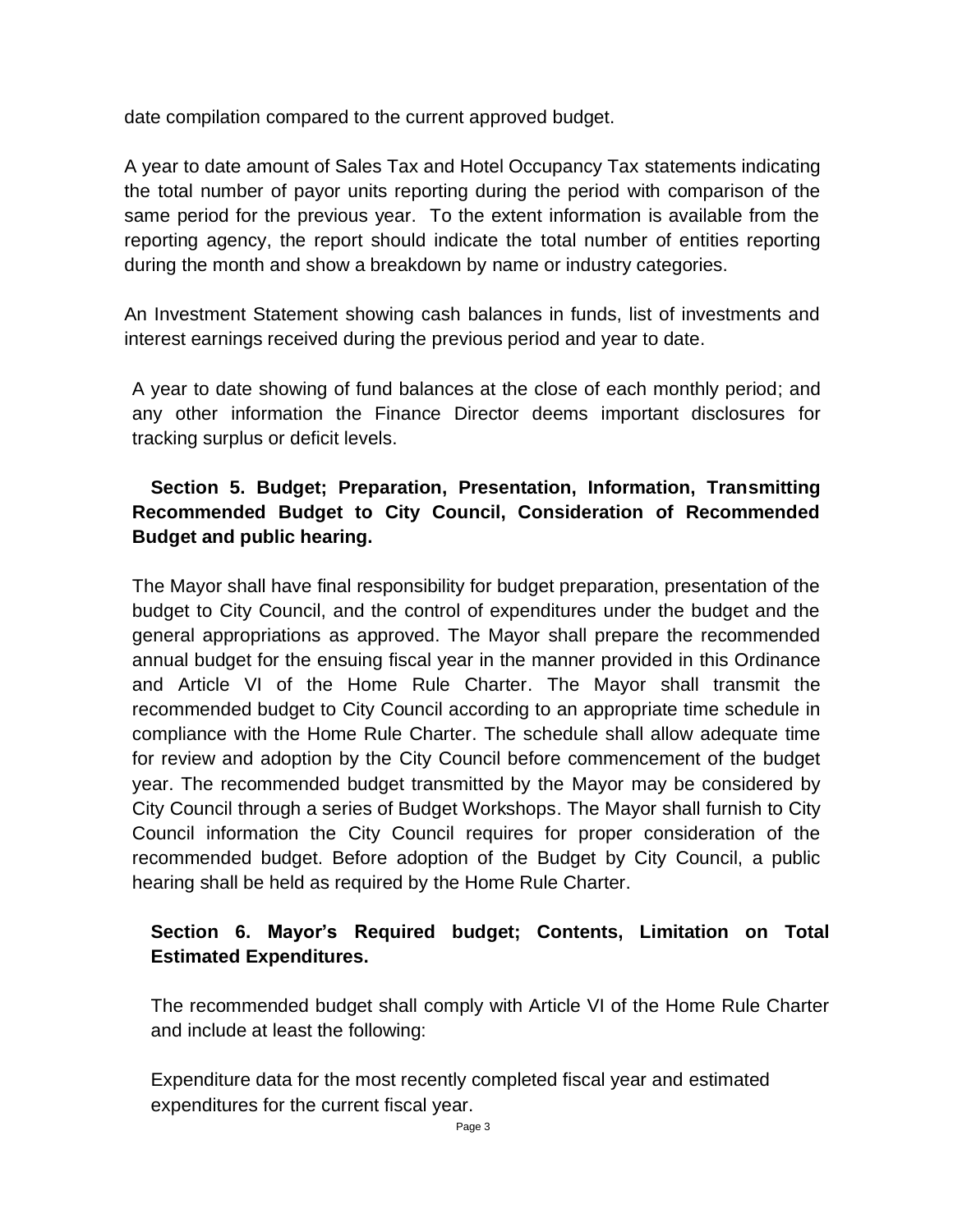An estimate of the expenditure amounts required to conduct, in the ensuing fiscal year, the government of the city.

Revenue data for the most recently completed fiscal year and estimated revenues for the current fiscal year.

An estimate of the revenues, by source of revenue, to be raised or received by the City in the ensuing fiscal year

An estimate of the amounts needed for deficiency, contingent, or emergency purposes.

The amount of surplus or deficit that has accumulated from prior fiscal years, together with an estimate of the amount of surplus or deficit expected in the current fiscal year. The inclusion of the amount of a proposed debt obligation or alternative revenue source to fund a deficit shall be required to satisfy the requirement of funding the amount of a deficit estimated under this subdivision.

Other data relating to fiscal conditions that the Mayor considers to be useful in considering the financial needs of the City.

The total estimated expenditures plus the estimate of amounts needed for deficiency, contingent, or emergency purposes, including any accrued deficit, in the budget shall not exceed the total estimated revenues, including any available unappropriated surplus or unappropriated proceeds from bonds or other available revenue sources.

As an attachment to the budget the Mayor shall present a 3-year Capital Spending Plan for the City of Stafford.

## **Section 7. Council's Mandate on Estimated Total Expenditure; Limit on Ad Valorem Property Taxes.**

(1) City Council shall pass a general appropriations ordinance each year for all funds.

(2) The general appropriations ordinance shall set forth the total number of mills of ad valorem property taxes to be levied as zero. This subsection shall be known and may be cited as "the zero-property tax ordinance".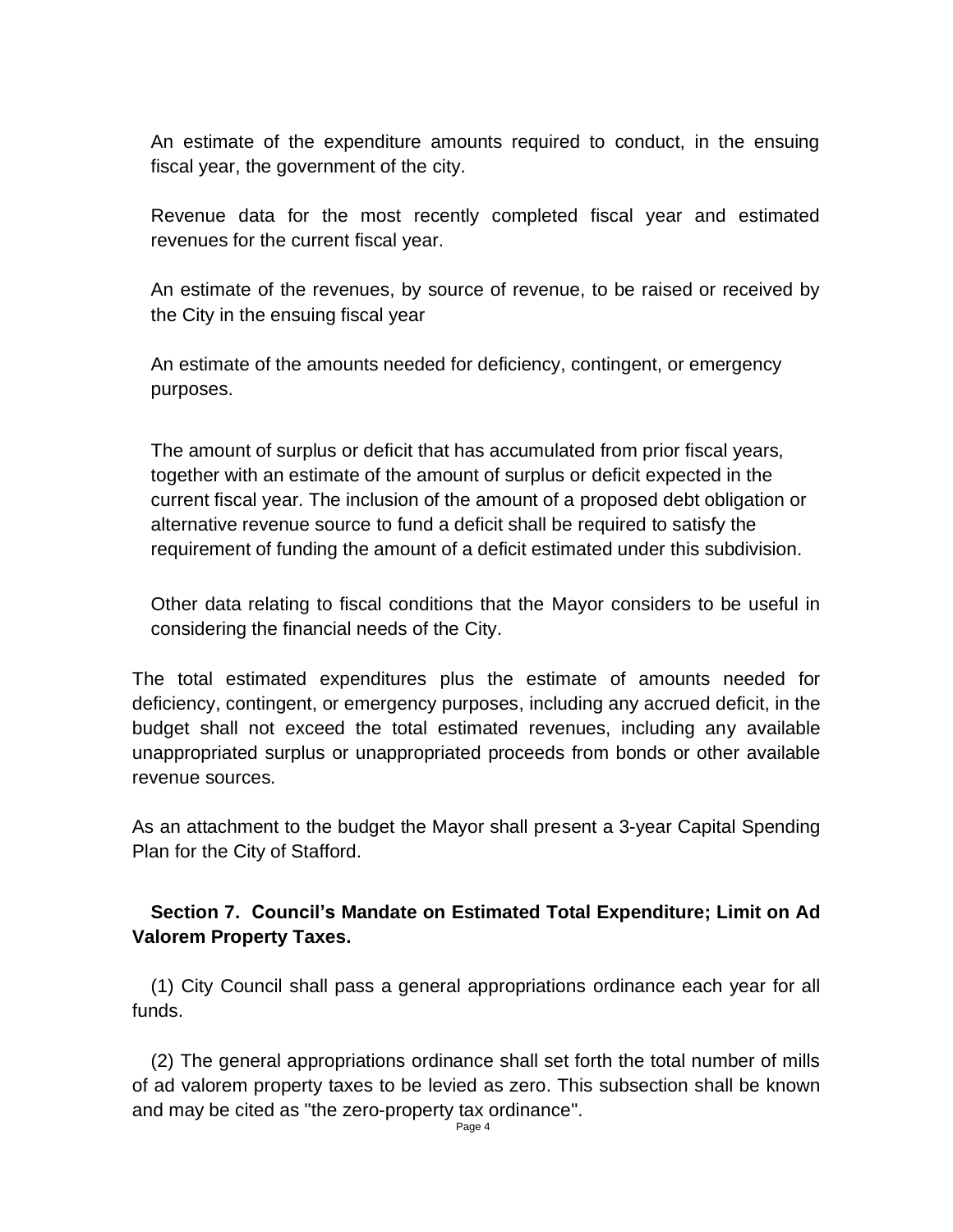(3) The general appropriations ordinance shall set forth the amounts appropriated by City Council to defray the expenditures and meet the liabilities of the city for the ensuing fiscal year, and shall set forth a statement of estimated revenues, by source, in each fund for the ensuing fiscal year.

(4)The general appropriations ordinance shall be consistent with the uniform chart of accounts prescribed by this Ordinance.

(5)This Ordinance shall not be interpreted to mandate the development or adoption by the city of a line-item budget or line-item general appropriations ordinance.

(6) The City Council shall determine the amount of money to be raised to defray the expenditures and meet the liabilities of the City for the ensuing fiscal year, shall order that money to be raised by sources other than ad valorem property taxes, within statutory and charter limitations, and shall cause the money raised by such sources to be paid into the funds of the City.

(7) The City Council shall not adopt a general appropriations ordinance which causes estimated total expenditures, including any accrued deficit, to exceed total estimated revenues, including any available surplus over the recommended reserve for contingent and emergency purposes and the unappropriated proceeds from bonds or other obligations issued.

(8) If any portion of this ordinance or the application of any portion of this ordinance to any circumstance is found to be invalid by a court, the invalidity shall not affect the remaining portions or application of this Ordinance that can be given effect without the invalid portion or application. The provisions of this Ordinance are severable.

### **Section 8. General Appropriations Ordinance; Amendments, Reports, Recommendations.**

(1) A deviation from the original general appropriations Ordinance shall not be made without amending the general appropriations Ordinance. The City Council shall amend the general appropriations Ordinance as soon as it becomes apparent that a deviation from the original general appropriations Ordinance is necessary and the amount of the deviation can be determined. An amendment shall indicate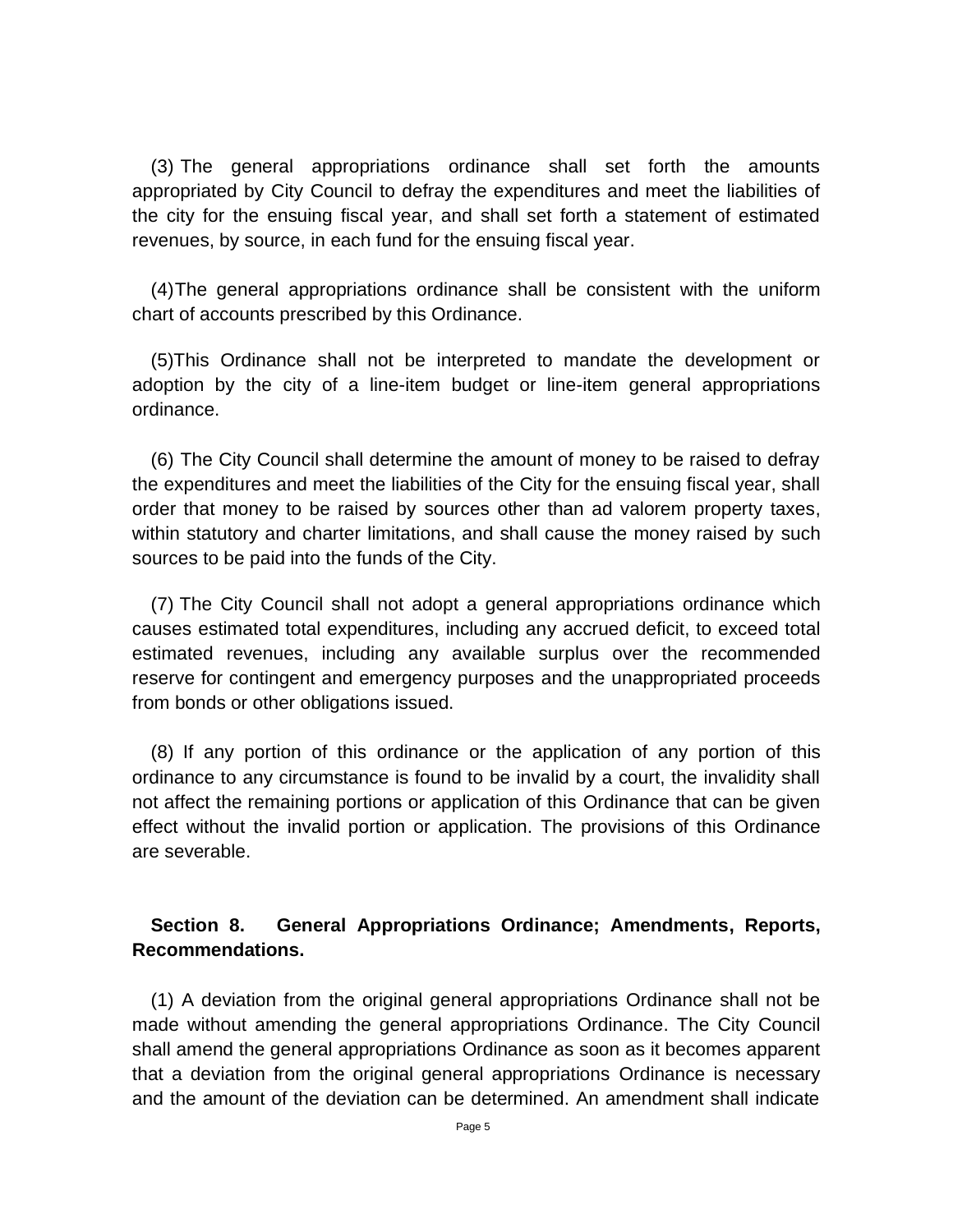each intended alteration in the purpose of each appropriation item affected by the amendment. The City Council may require that the Mayor provide it with periodic reports on the financial condition of the City.

(2) If, during a fiscal year, it appears to the Mayor or to the City Council that the actual and probable revenues in a fund are less than the estimated revenues, including an available surplus upon which appropriations from the fund were based, the Mayor shall present to the City Council recommendations which, if adopted, would prevent expenditures from exceeding available revenues for that current fiscal year. The recommendations shall include proposals for reducing appropriations from the fund in a manner that would cause the total of appropriations to not be greater than the total of revised estimated revenues of the fund, or proposals for measures necessary to provide revenues sufficient to meet expenditures of the fund, or both. The recommendations shall recognize the requirements of state law and the provisions of human resource policies and practices.

## **Section 9. Incurring Debts or Obligations; Dividing Appropriations into Allotments, Diversion of Money, Restrictions on Delegation of Duties, Enforcement Power.**

(1) A member of the City Council, Mayor, administrative officer, or employee of the City shall not create a debt or incur a financial obligation on behalf of the City unless the debt or obligation is permitted by law.

(2) The Mayor may cause the appropriations made by City Council for the City to be divided into allotments if the allotments are based upon the periodic requirements of the City and its budgetary centers.

(3) Except as otherwise provided, an administrative officer of the City shall not incur expenditures against an appropriation account in excess of the amount appropriated by City Council. The Mayor, an administrative officer, or an employee of the City shall not apply or divert money of the City for purposes inconsistent with those specified in the appropriations of the legislative body.

(4) No duties shall be delegated to the Mayor that diminish any charter or statutory responsibilities of an elected or appointed official.

(5)The enforcement of a general appropriations Ordinance approved by City Council is a power vested in the Mayor.